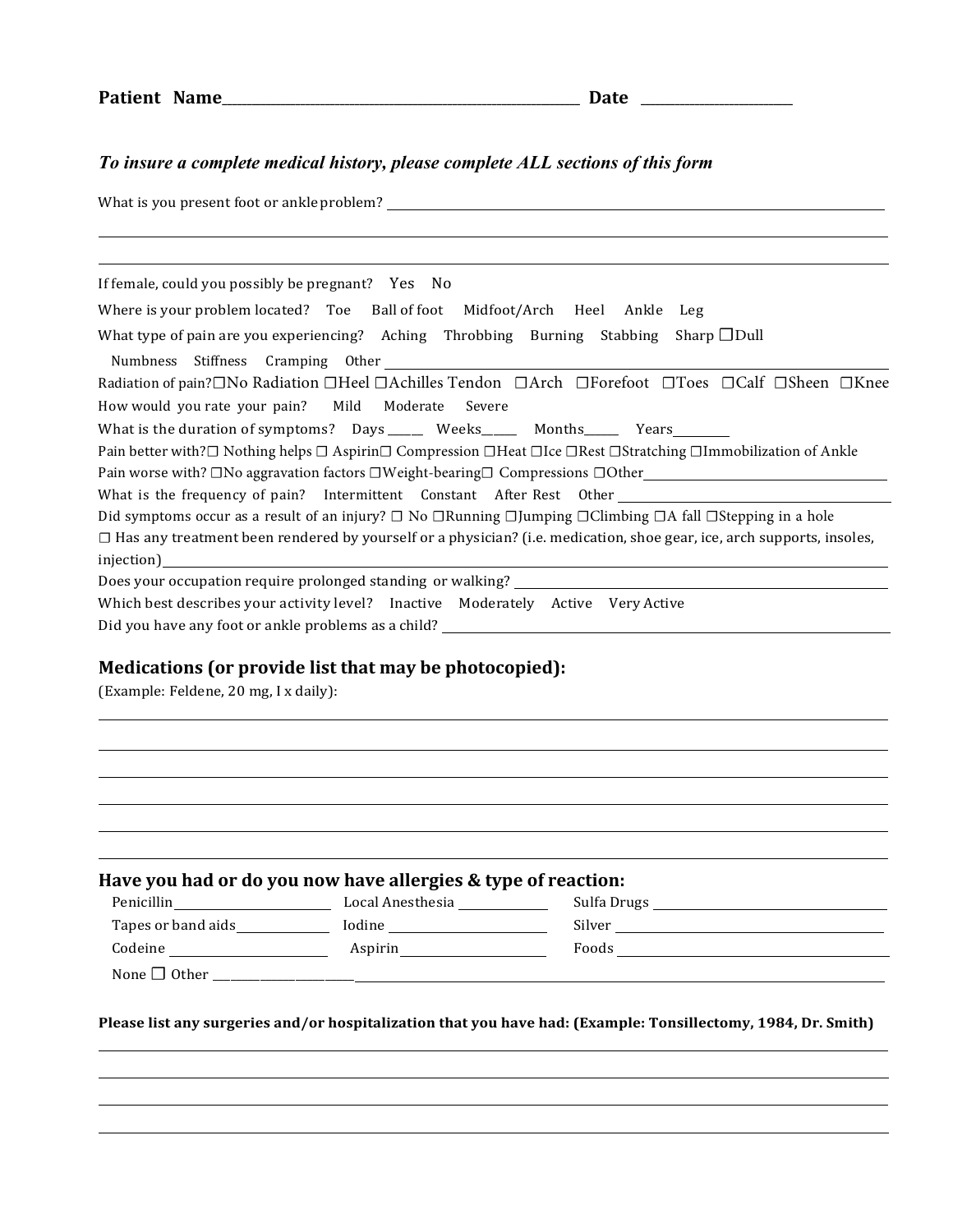*Please Indicate all areas of concern to help us learn more about your condition so that we can* better assist your needs.

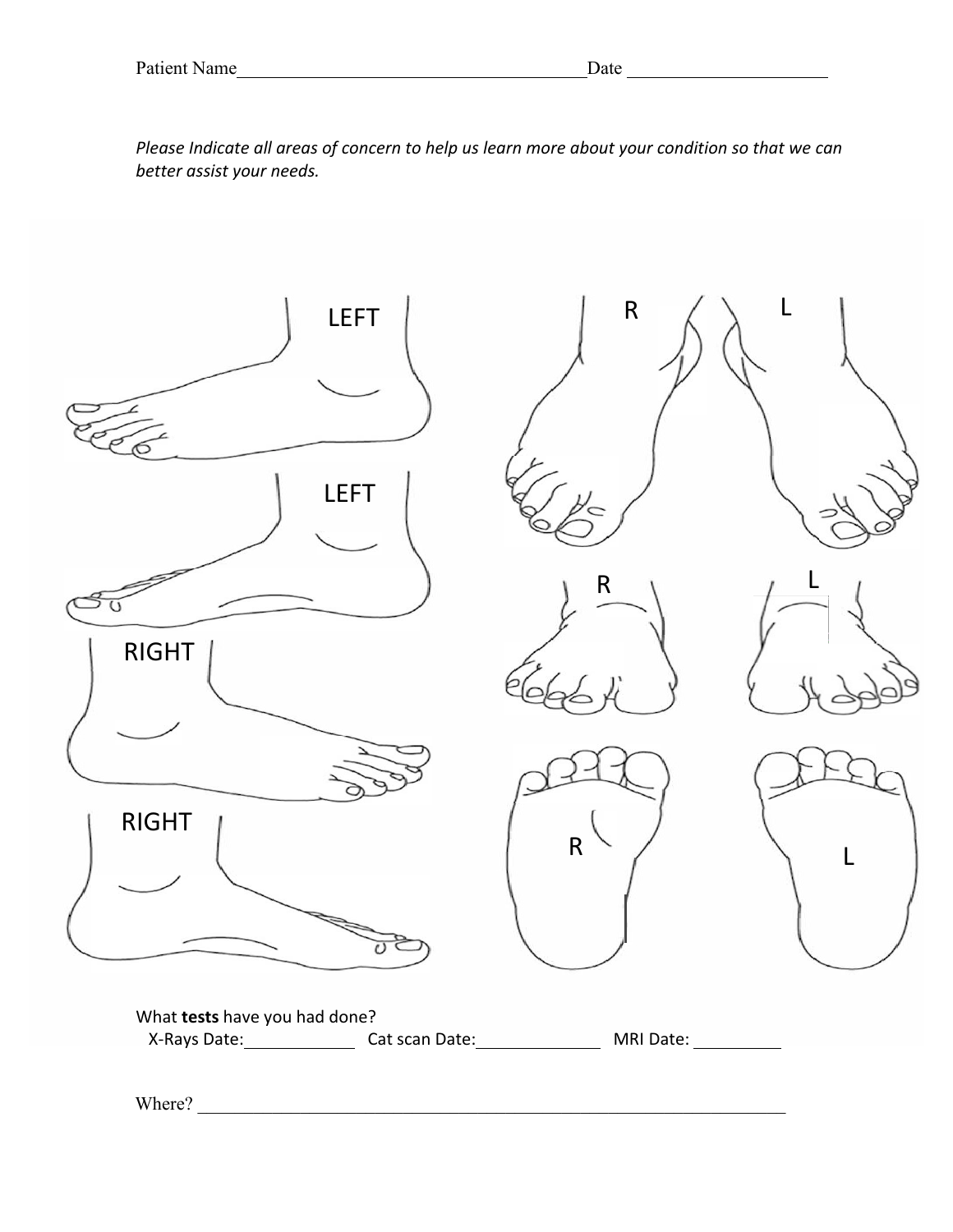# **Patient consent for use and disclosure of protected health information.**

With my consent, Dr. Borgia may use and disclose Protected Health Information (PHI) about me to carry out Treatment, Payment and Operations (TPO). Please refer to Dr. Borgia Notice of Privacy Practices for a more complete description of such uses and disclosures.

I have the right to review the Notice of Privacy Practices prior to signing the consent. Dr. Borgia reserve the right to revise its Notice of Privacy Practices at anytime. A revised Notice of Privacy Practices may be obtained by forwarding a written request to:

# **Silver State Foot & Ankle Institute 2410 Fire Mesa St. Suite# 160 Las Vegas, NV 89128**

With my consent, Dr. Borgia may call my home or other designated location and leave a message on voice mail or in person in reference to any items that assist the practice in carrying out (TPO), such as appointment reminders, insurance items and any call pertaining to my clinical care, including laboratory results among other.

With my consent, Dr. Borgia may mail to my home or other designated location any items that assist the practice in carrying out (TPO), such as appointments reminder cards and patient statements as long as they are marked Personal and Confidential.

With my consent, Dr. Borgia may e-mail to my home or other designated location any items that assist the practice in carrying out (TPO), such as appointment reminders cards and patient statements. I have the right to request that Dr. Borgia restrict how it uses or disclose my (PHI) to carry to (TPO).

However, the practice is not required to agree to my requested restrictions, but if it does, it is bound by this agreement. By signing this form, I am consenting to Dr. Borgia use and disclosure of my (PHI) to carry out (TPO). I may revoke my consent in writing except to the extent that the practice has already made disclosures in reliance upon my prior consent. If I do not sign this consent, Dr. Borgia may decline to provide treatment to me.

| Patient<br><b>Legal Guardian Signature:</b> |  |
|---------------------------------------------|--|
| <b>Print Patient Name:</b>                  |  |
| Date:                                       |  |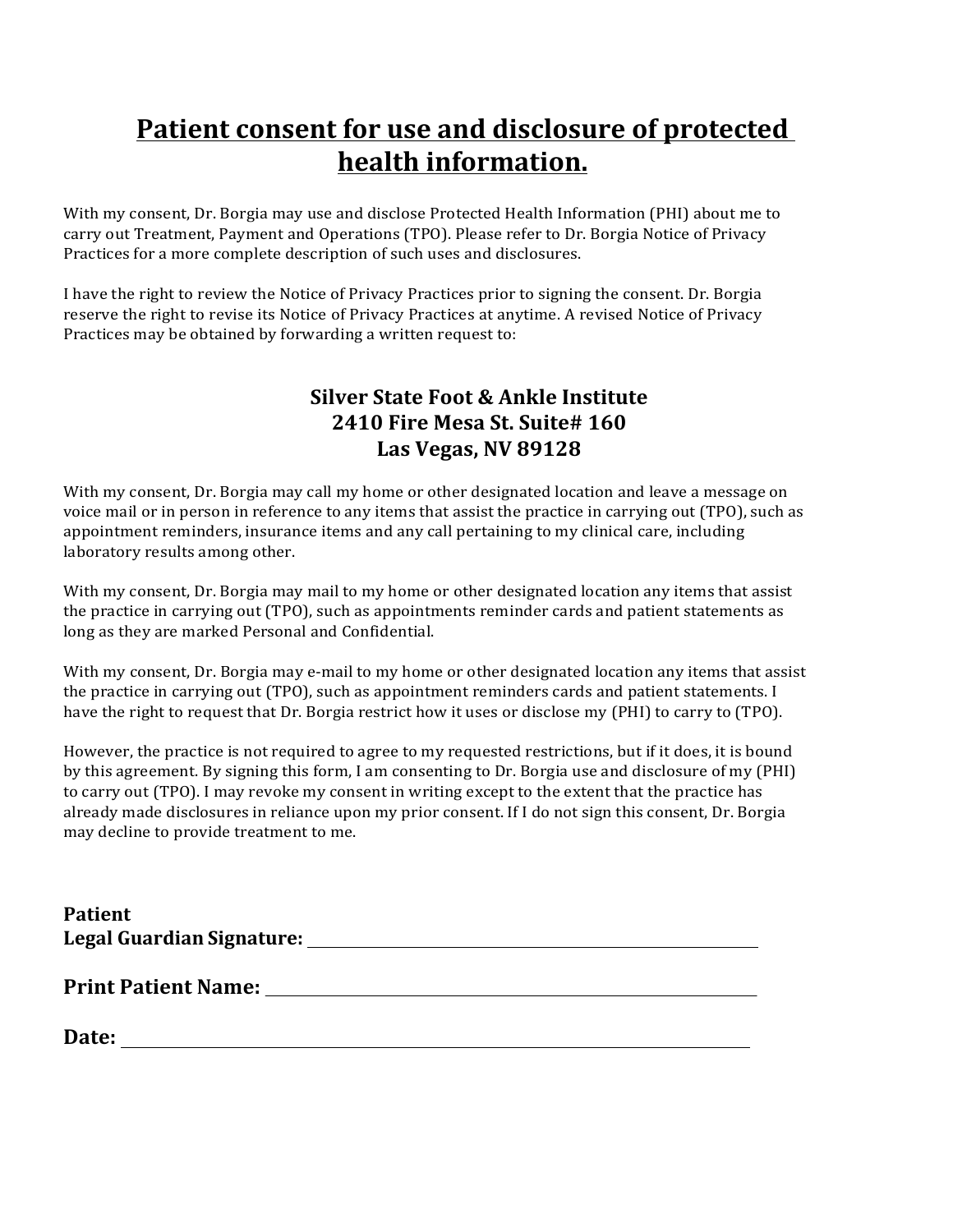#### **ASSIGNMENT OF BENEFITS / ERISA AUTHORIZED REPRESENTATIVE FORM**

Anthony V Borgia DPM

#### Financial Responsibility

I have requested professional services from Anthony V Borgia DPM ("Provider") on behalf of myself and/or my dependents, and understand that by making this request, I am responsible for all charges incurred during the course of said services. I understand that all fees for said services are due and payable on the date services are rendered and agree to pay all such charges incurred in full immediately upon presentation of the appropriate statement unless other arrangements have been made in advance.

#### Assignment of Insurance Benefits

I hereby assign all applicable health insurance benefits to which I and/or my dependents are entitled to Provider. I certify that the health insurance information that I provided to Provider is accurate as of the date set forth below and that I am responsible for keeping it updated.

I hereby authorize Provider to submit claims, on my and/or my dependent's behalf, to the benefit plan (or its administrator) listed on the current insurance card I provided to Provider, in good faith. I also hereby instruct my benefit plan (or its administrator) to pay Provider directly for services rendered to me or my dependents. To the extent that my current policy prohibits direct payment to Provider, I hereby instruct and direct my benefit plan (or its administrator) to provide documentation stating such non-assignment to myself and Provider upon request. Upon proof of such non-assignment, I instruct my benefit plan (or its administrator) to make out the check to me and mail it directly to Provider.

I am fully aware that having health insurance does not absolve me of my responsibility to ensure that my bills for professional services from Provider are paid in full. I also understand that I am responsible for all amounts not covered by my health insurance, including co-payments, co-insurance, and deductibles.

#### Authorization to Release Information

I hereby authorize Provider to: (1) release any information necessary to my health benefit plan (or its administrator) regarding my illness and treatments; (2) process insurance claims generated in the course of examination or treatment; and(3) allow a photocopy of my signature to be used to process insurance claims I understand that any information disclosed pursuant to this authorization may be disclosed by the recipient pursuant to my providers Notice of Privacy disclosure and may not be protected by the federal privacy regulation. I understand that I have a right to revoke this authorization at any time by providing written notice to my Provider and my health benefit plan (or its administrator) via electronic mail, U.S. mail or facsimile. I further understand that there are no exceptions to my rights to revoke this authorization. Therefore, this authorization will remain in force and effect for claims with date of service within **one year** of the signature date, or until revoked by me in writing, or until my healthcare claims are adjudicated to my provider's satisfaction**.**

#### ERISA Authorization and Limited Power of Attorney

I hereby designate, authorize, and convey to CHRIS DUFFY and/or ALLIANCE MED, LLC, Provider's Third-Party Billing Service for the claims assigned hereunder, to the full extent permissible under law and under any applicable insurance policy and/or employee health care benefit plan: (1) the right and ability to sign any and all documents that require my signature, sent to or received from my health benefit plan (or its administrator) on my behalf, in the event that my health benefit plan (or its administrator) requires additional information; (2) the right and ability to act as my Authorized Representative in connection with any claim, right, or cause in action that I may have under such insurance policy and/or benefit plan and assigned hereunder to Provider; and (3) the right and ability to act as my Authorized Representative to pursue any such claim, right, or cause of action in connection with said insurance policy and/or benefit plan including but not limited to, the right and ability to act as my Authorized Representative with respect to a benefit plan governed by the provisions of ERISA as provided in 29 *C.F.R.* §2560.5031(b)(4) with respect to any healthcare expense incurred as a result of the services I received from Provider and, to the extent permissible under the law, to claim on my behalf, such benefits, claims, or reimbursement, and any other applicable remedy, including fines;

A photocopy of this Assignment/Authorization shall be as effective and valid as the original.

| Patient signature | Date |
|-------------------|------|
|                   |      |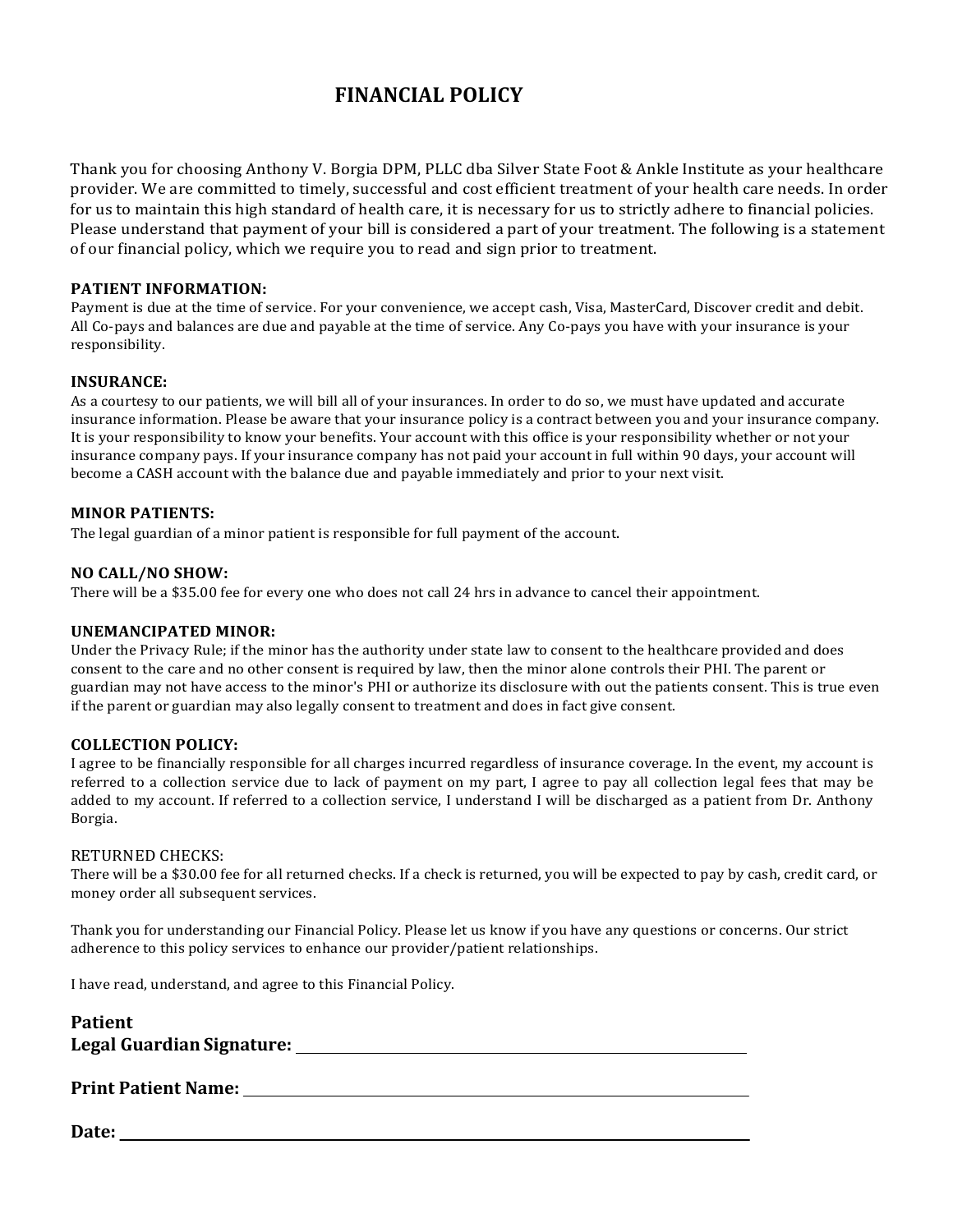# **FINANCIAL POLICY**

Thank you for choosing Anthony V. Borgia DPM, PLLC dba Silver State Foot & Ankle Institute as your healthcare provider. We are committed to timely, successful and cost efficient treatment of your health care needs. In order for us to maintain this high standard of health care, it is necessary for us to strictly adhere to financial policies. Please understand that payment of your bill is considered a part of your treatment. The following is a statement of our financial policy, which we require you to read and sign prior to treatment.

#### **PATIENT INFORMATION:**

Payment is due at the time of service. For your convenience, we accept cash, Visa, MasterCard, Discover credit and debit. All Co-pays and balances are due and payable at the time of service. Any Co-pays you have with your insurance is your responsibility. 

#### **INSURANCE:**

As a courtesy to our patients, we will bill all of your insurances. In order to do so, we must have updated and accurate insurance information. Please be aware that your insurance policy is a contract between you and your insurance company. It is your responsibility to know your benefits. Your account with this office is your responsibility whether or not your insurance company pays. If your insurance company has not paid your account in full within 90 days, your account will become a CASH account with the balance due and payable immediately and prior to your next visit.

#### **MINOR PATIENTS:**

The legal guardian of a minor patient is responsible for full payment of the account.

#### **NO CALL/NO SHOW:**

There will be a \$35.00 fee for every one who does not call 24 hrs in advance to cancel their appointment.

#### **UNEMANCIPATED MINOR:**

Under the Privacy Rule; if the minor has the authority under state law to consent to the healthcare provided and does consent to the care and no other consent is required by law, then the minor alone controls their PHI. The parent or guardian may not have access to the minor's PHI or authorize its disclosure with out the patients consent. This is true even if the parent or guardian may also legally consent to treatment and does in fact give consent. 

#### **COLLECTION POLICY:**

I agree to be financially responsible for all charges incurred regardless of insurance coverage. In the event, my account is referred to a collection service due to lack of payment on my part, I agree to pay all collection legal fees that may be added to my account. If referred to a collection service, I understand I will be discharged as a patient from Dr. Anthony Borgia. 

#### RETURNED CHECKS:

There will be a \$30.00 fee for all returned checks. If a check is returned, you will be expected to pay by cash, credit card, or money order all subsequent services.

Thank you for understanding our Financial Policy. Please let us know if you have any questions or concerns. Our strict adherence to this policy services to enhance our provider/patient relationships.

I have read, understand, and agree to this Financial Policy.

| <b>Patient</b>            |  |
|---------------------------|--|
| Legal Guardian Signature: |  |

### **Print Patient Name:**

**Date:**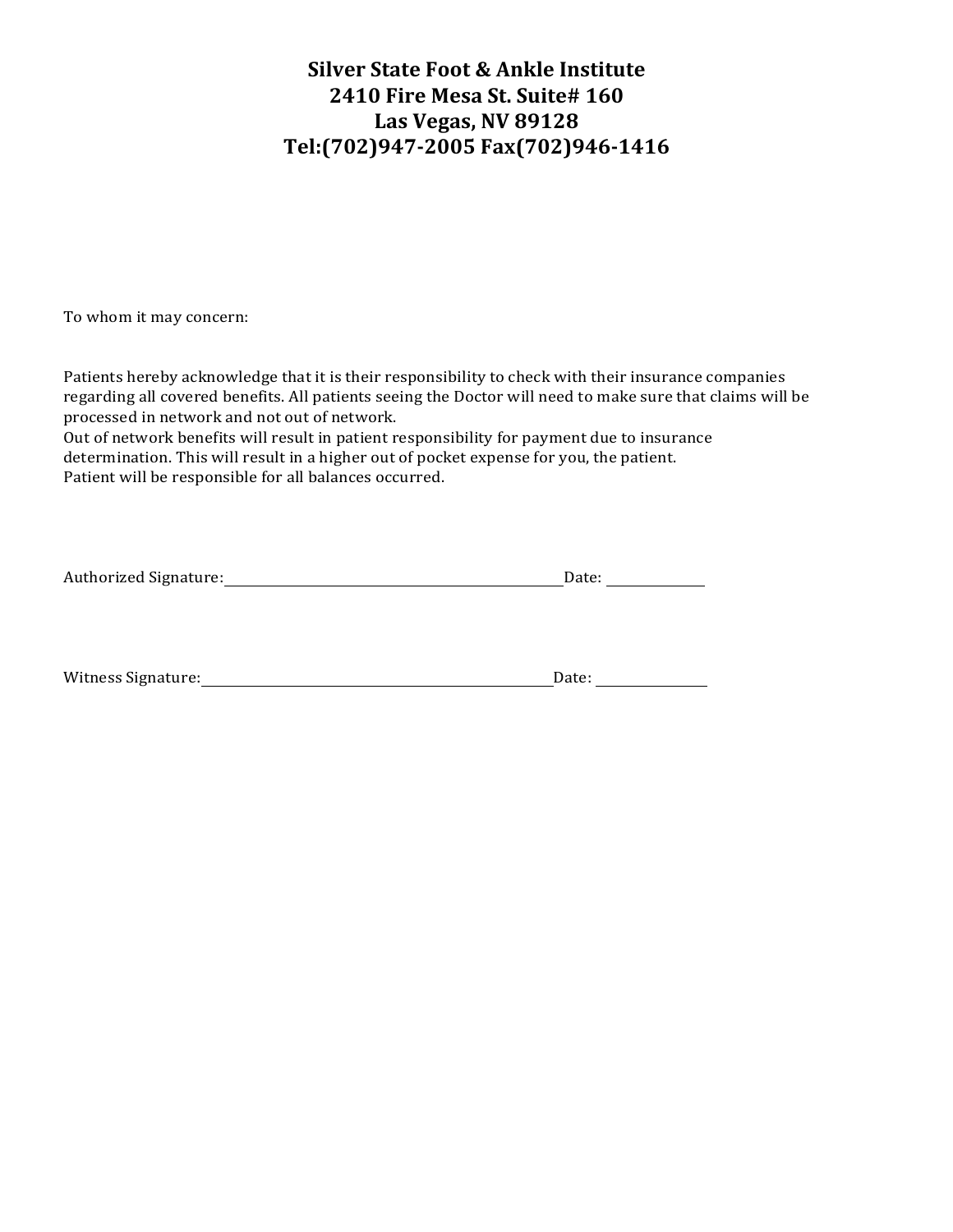**Silver State Foot & Ankle Institute 2410 Fire Mesa St. Suite# 160 Las Vegas, NV 89128 Tel:(702)947-2005 Fax(702)946-1416** 

To whom it may concern:

Patients hereby acknowledge that it is their responsibility to check with their insurance companies regarding all covered benefits. All patients seeing the Doctor will need to make sure that claims will be processed in network and not out of network.

Out of network benefits will result in patient responsibility for payment due to insurance determination. This will result in a higher out of pocket expense for you, the patient. Patient will be responsible for all balances occurred.

Authorized Signature: Date: Date: Date: